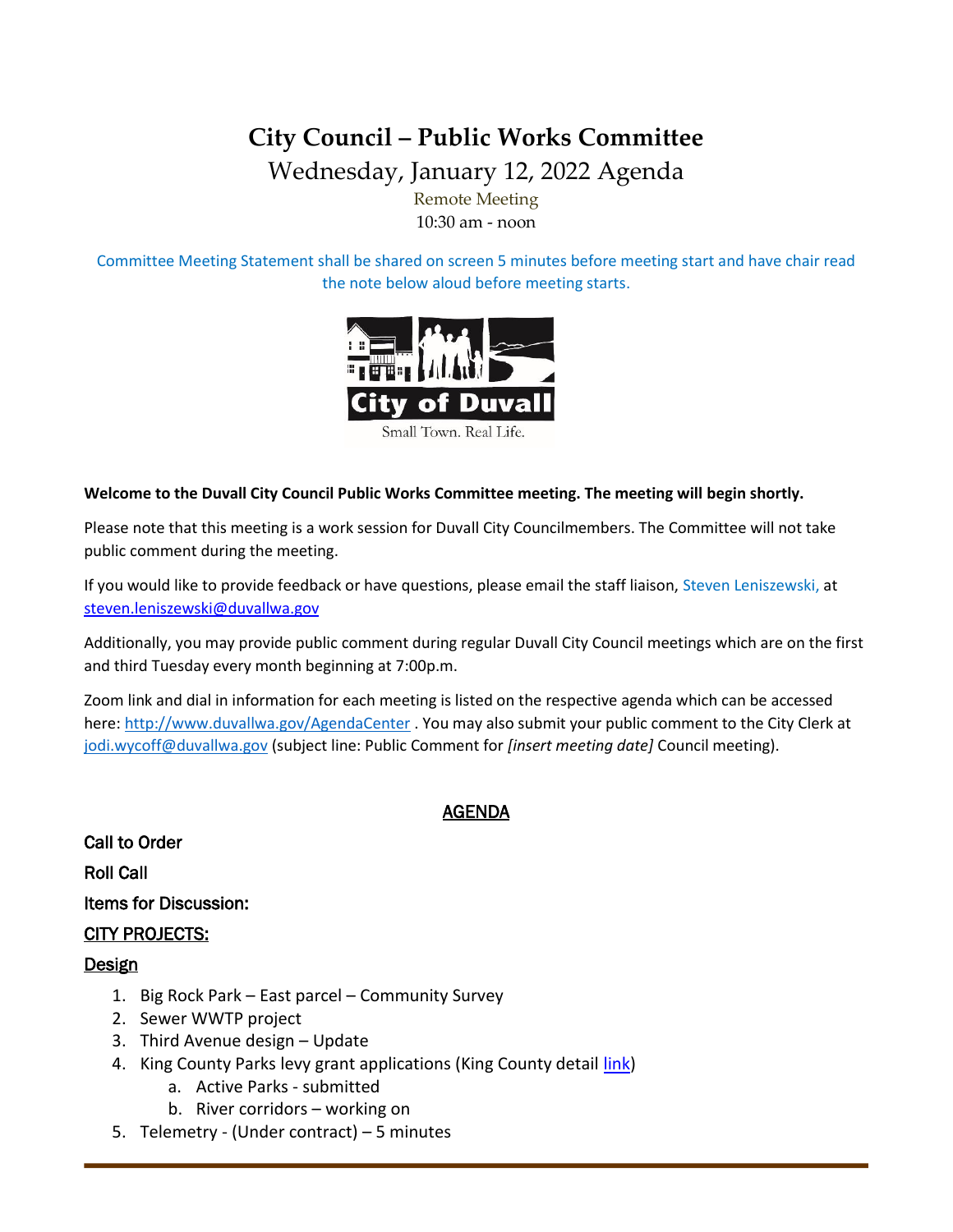### Bids / RFP

- 6. Exterior painting consent
	- a. City hall
	- b. Police station
- 7. On-call support

#### **Construction**

#### **DEVELOPMENT**

- 8. Final Plats:
	- a. Toll Brothers –moving forward
		- i. Soil storage
	- b. RioVista

# PW Admin (Other)

9. ARPA

10. AMR – I'd like to schedule a provider to present to us. Ok?

# Good of the Order

#### Parking lot agenda Items:

- Main Street CIP I-1, \$1,978,000 TIF eligible
	- o Woodinville Duvall Road and Main Street Intersection
	- o Options?
	- o Next steps
	- o Staff operational efficiencies with WSDOT
	- o Update controller
	- o Update signal sensors
	- o Integrate into ITS
- Coordinate with King County -Signal coordination with KC
- Frisbee Golf
- Reserve policy update / FAC
- Utility rates & GFC's
- Automated Meter Reading
- Paramterix WWTP  $4<sup>th</sup>$  Train
- Parks worker wages (Salary study)
- WWTP maintenance worker

The public is welcome to attend this remote meeting, but no public comment will be allowed. **Remote meeting information can be found on the following page.**